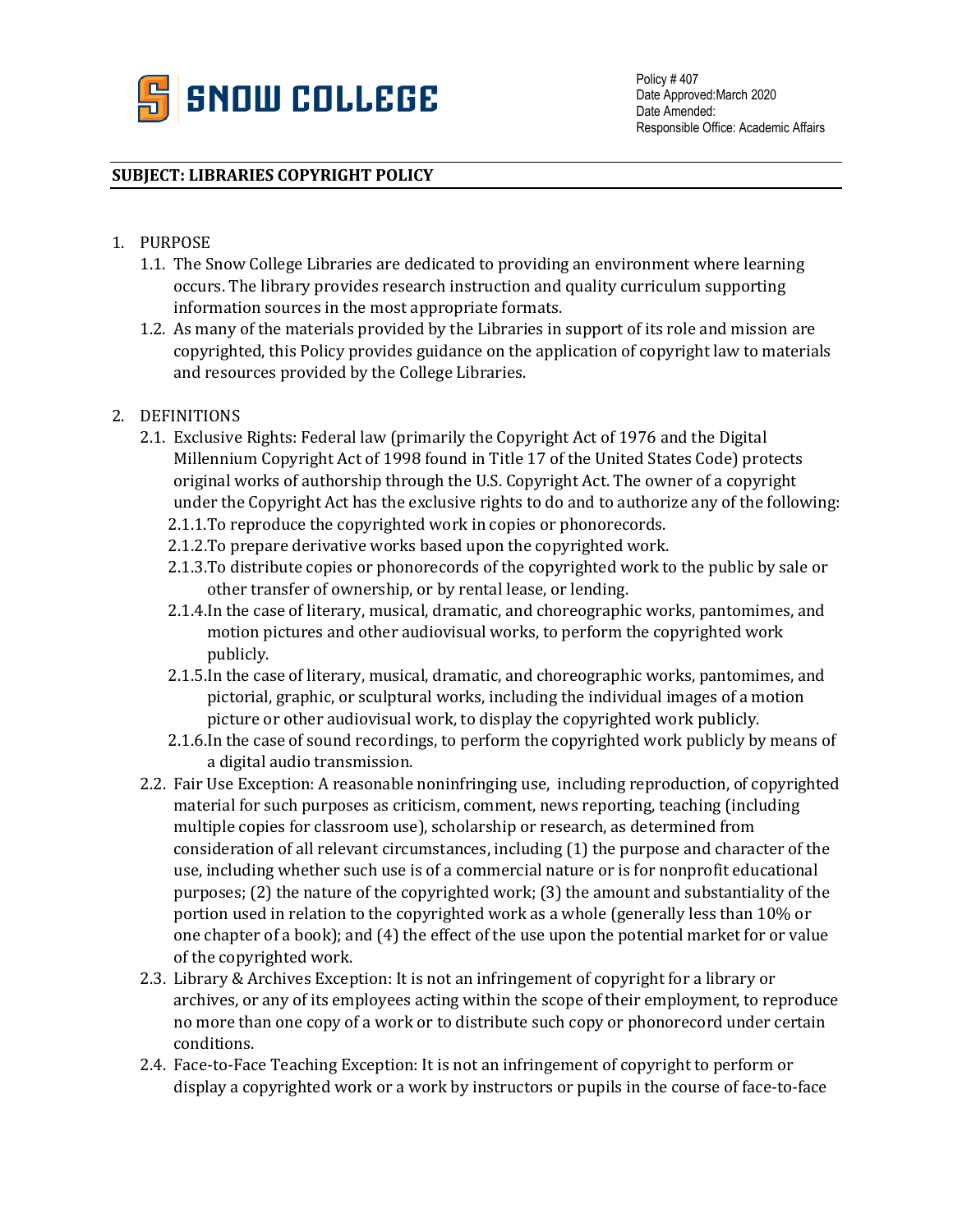

Policy # 407 Date Approved:March 2020 Date Amended: Responsible Office: Academic Affairs

teaching activities of a nonprofit educational institution, in a classroom or similar place devoted to instruction, of a lawfully made copy.

- 2.5. Copying: Making a reproduction of materials including paper copies and electronic versions.
- 2.6. Other definitions are as stated in 17 USC 101.
- 3. POLICY
	- 3.1. Snow College Libraries protect the rights of holders of copyright in accord with Federal and state law, rules and regulations ("law"). Libraries materials may not be copied or used except in accord with the law and this Policy and Procedures.
	- 3.2. Snow College Libraries abides by disability and accommodation rules and regulations and this Policy and Procedures shall be implemented in accord with those.
	- 3.3. Copying of copyrighted works by library employees and patrons within the library.
		- 3.3.1.General reserve desks may circulate single reproduction copies of library-owned copyrighted materials, provided that in the preparation of such circulating copies, library personnel do not exceed the standards for permissible copying under the law of fair use. A copy shall include a notice of copyright as found in the original or a notice that the work may be protected by copyright.
		- 3.3.2.With respect to interlibrary loans, Snow College libraries as borrowing libraries shall keep and retain records of filled loan requests for three full years following the end of the calendar year in which the requests were made in order to insure that during said period of three years:
			- 3.3.2.1. The library did not request and receive more than five articles from any copyrighted periodical title published within the five years immediately prior to the date of a request; and<br>3.3.2.2. the library did not request
			- the library did not request and receive more than five copies of or from any given copyrighted work, including a collection of copyrighted works, during the entire period such material was protected by copyright.
		- 3.3.3.Snow College libraries as lending libraries may make isolated and unrelated reproductions of a single copy of the same copyrighted materials on separate occasions as long as the libraries and their personnel are not aware of and have no reason to believe they are engaging in related or concerted reproduction of multiple copies.
		- 3.3.4.College libraries shall refuse:
			- to fill an interlibrary loan request where prior contractual obligations
			- prohibit copying of such copyrighted material;<br>3.3.4.2. to honor a request from a borrowing librar to honor a request from a borrowing library which has not verified on its order form that the request conforms to the copyright law and guidelines.
		- 3.3.5.For the purpose of preserving and maintaining library collections, College libraries are permitted to make:
			- 3.3.5.1. facsimile reproductions of unpublished works that are currently in the library-owned collection for purposes of preservation, security, or deposit in another library; and